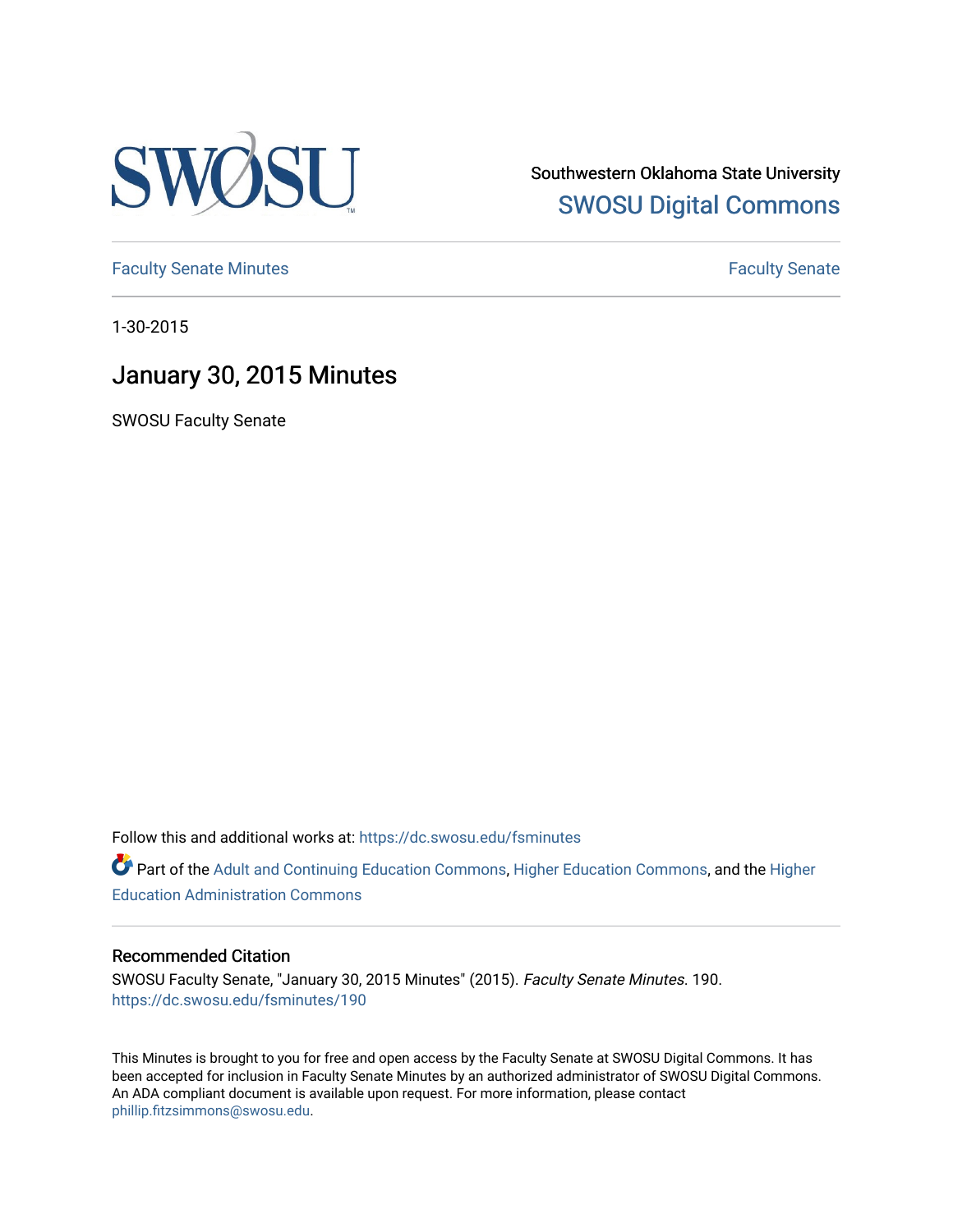# **Southwestern Oklahoma State University**

# **Faculty Senate Meeting January 30, 2015**

# **Approved Minutes**

**I. CALL TO ORDER:** Faculty Senate President Evette Meliza called the January meeting of the Faculty Senate to order at 2:02 pm in Education 201.

**II. ESTABLISHMENT OF A QUORUM:** The following senators were in attendance: Jimena Aracena, David Bessinger, Tammy Blatnik, John Bradshaw, Brad Bryant, Tommye Davis (Sayre), Stacey DiPaolo, Ralph May (for Jerry Dunn), Jared Edwards, Fred Gates, Tiffany Kessler, Jon Henrikson (for Doug Linder) Jim Long, Scott Long, Kris Mahlock, Tom McNamara, Evette Meliza, Kristin Montarellla (OKC), Bo Pagliasotti, Cynthia Pena. Linda Pye, Les Ramos, Ann Russell, Lisa Schroeder, Holly McKee (for Karen Sweeney), Wayne Trail, and Trisha Wald.

**III. CERTIFICATION OF SUBSTITUTES:** Jon Henrikson substituted for Doug Linder, Ralph May replaced Jerry Dunn, and Holly McKee attended instead of Karen Sweeney.

**IV. PRESENTATION OF VISITORS:** No visitors were at the meeting.

**V. APPROVAL OF MINUTES:** The minutes of the December 5, 2014 meeting were approved after a voice vote following a minor amendment. The Administrative Council was incorrectly listed as the Academic Council.

#### **VI. ANNOUNCEMENTS**

#### **A. President Evette Meliza**

- 1. From the Executive Council meeting of January 12, 2015:
	- a. SWOSU is sponsoring Oklahoma Baptist University for admission to the NCAA and the Great American Conference. GAC would then consist of six Oklahoma and six Arkansas schools. Academic requirements will be changing by 2016 in the NCAA.
	- b. President Beutler, Mr. Fagan, and Dr. South plan to visit with all faculty groups again this year to discuss the budget.
	- c. A tax cut, tied to the economic situation, has been passed by the Legislature. If the economy is healthy, the cut will be triggered. This cut will have a \$50 million negative effect for this fiscal year. The ultimate loss will be \$150 million.
	- d. The State Equalization Board bases its estimate of income on oil prices at \$60 a barrel. If revenue is less than anticipated, the Legislature will take money from other funds. They have used all the one-time money available. Mr. Fagan is not confident that the State has correctly estimated its revenue.
	- e. The Foundation has an emergency reserve fund for students who are in a financial crisis. If you know of students who need to access this fund, please have them contact the Foundation.
	- f. David Misak talked about the new ethic rules that took effect this month. Rule 3 concerns financial disclosure, Rule 4 addresses conflict of interest. If you are on a committee that awards contracts to companies, please be aware of these rules.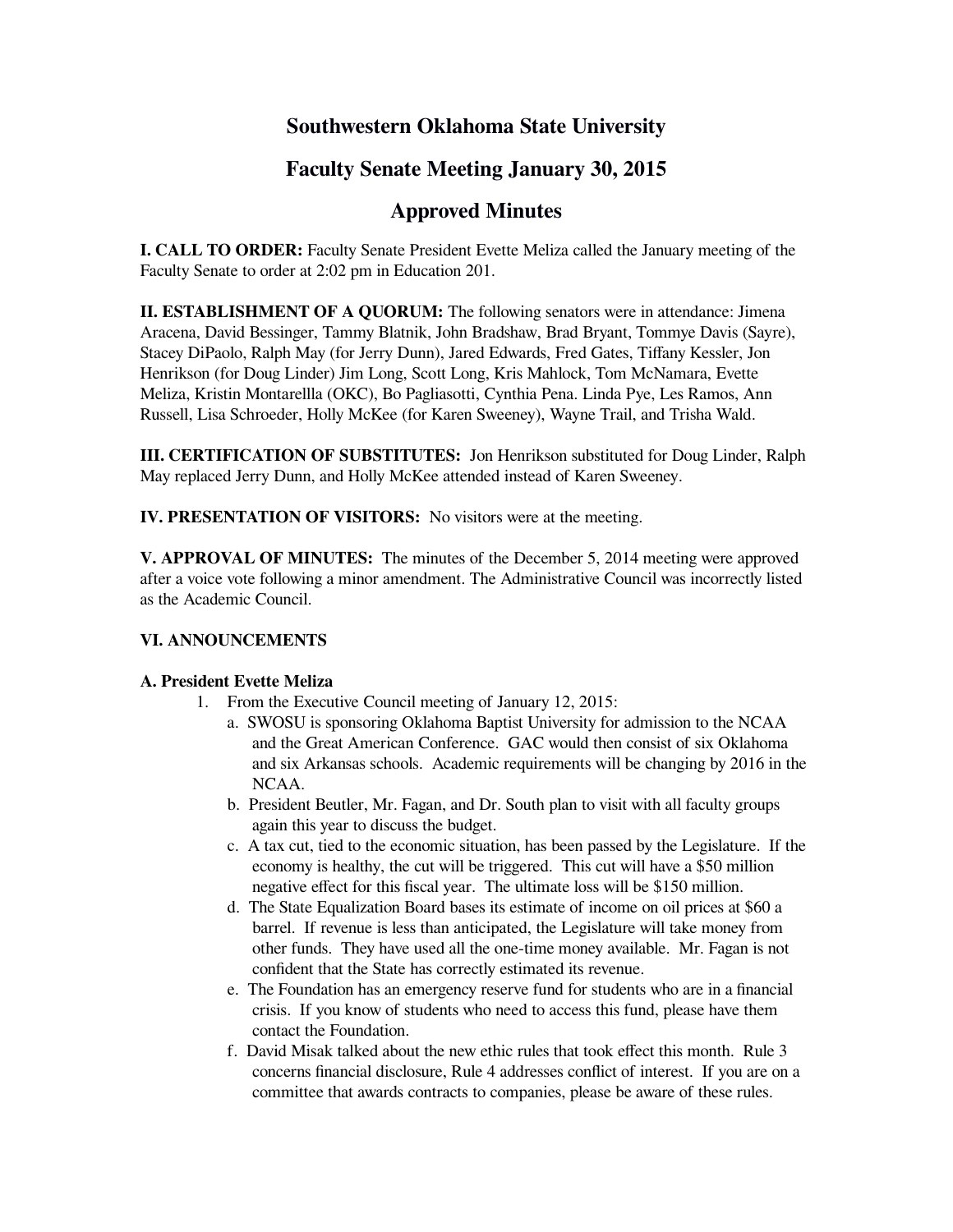- 2. There was no Administrative Council meeting this month.
- 3. From the Provost:
	- a. In the next two weeks, the Associate Provost and Vice President for Student Affairs positions should be filled.
	- b. Dr. South provided information concerning summer compensation, course overload salary structure, and online course enrollment. Faculty Senate received a letter from Northeastern State University Faculty Council requesting this information.
	- c. Language in the Faculty Handbook continues to be reviewed for errors.

### **B. Secretary/Treasurer Tom McNamara**

- **1. Roll Sheet:** Please make sure all in attendance have signed the roll sheet..
- **2. Treasurer's Report:**

| a. BancFirst Checking Account: December Meeting Balance: \$1865.94 |                                    |  |
|--------------------------------------------------------------------|------------------------------------|--|
|                                                                    | <b>CURRENT BALANCE: \$1865.94</b>  |  |
| b. University Account:                                             | December Meeting balance: \$105.01 |  |
|                                                                    | <b>CURRENT BALANCE: \$105.01</b>   |  |

**C. President-Elect Jared Edwards:** Nothing to report at this time.

**D. Past President Fred Gates:** The Oklahoma State Legislature is in session. The Chancellor and President Beutler will be mindful of any bills that could affect higher education. The SWOSU Faculty Senate will be kept informed, and senators are urged to share this information with their departments. Faculty are encouraged to contact their state representatives regarding pending legislation. This should be done using private computers and personal e-mail accounts rather than university resources.

**E. Student Government Representative:** There was no Student Government Representative at the meeting.

## **VII. REPORTS FROM STANDING AND AD HOC COMMITTEES:** No reports were presented.

**VIII. UNFINISHED BUSINESS:** There was no unfinished business from the December meeting.

## **IX. NEW BUSINESS:**

**Faculty Senate Motion 2015-01-01:** Individual Departments shall be allowed to coordinate the purchase and installation of computer software.

## **Rationale:**

- 1. Most currently used programs are available for download immediately upon purchase.
- 2. Many programs my be unique to a discipline, with those faculty being very familiar with their installation, updates, and capabilities.
- 3. Most software companies provide online or telephone tech support.
- 4. Departments (or at least Colleges) have faculty who are "tech savvy" and can aid other faculty in their download and updates.
- 5. This would allow individuals, departments, or colleges to receive updates immediately